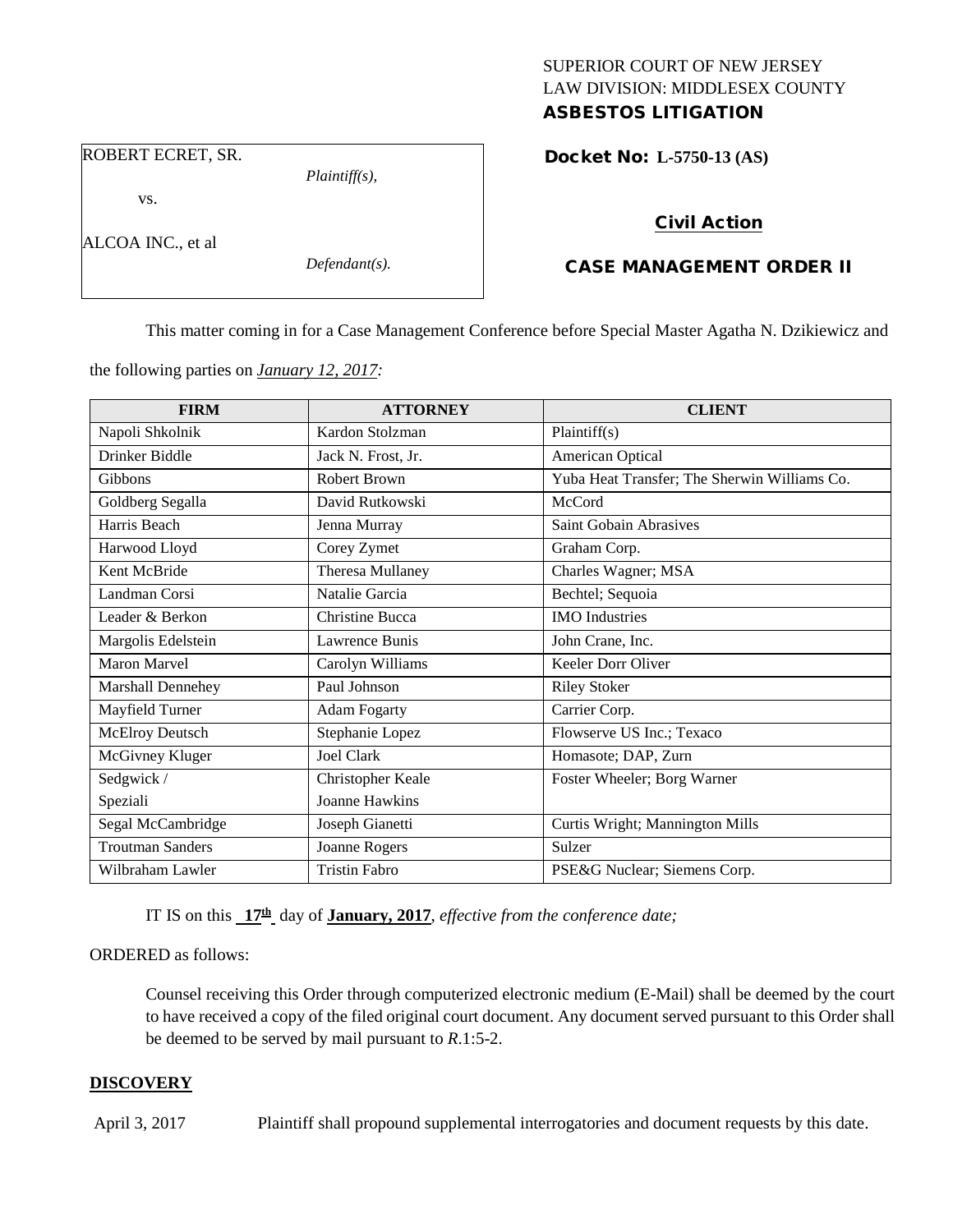| May 5, 2017   | Defendants shall serve answers to supplemental interrogatories and document requests by this<br>date.                                                                                                       |
|---------------|-------------------------------------------------------------------------------------------------------------------------------------------------------------------------------------------------------------|
| April 3, 2017 | Defendants shall propound supplemental interrogatories and document requests by this date.                                                                                                                  |
| May 5, 2017   | Plaintiff shall serve answers to supplemental interrogatories and document requests by this<br>date.                                                                                                        |
| July 28, 2017 | Fact discovery, including depositions, shall be completed by this date. Plaintiff's counsel shall<br>contact the Special Master within one week of this deadline if all fact discovery is not<br>completed. |
| July 28, 2017 | Depositions of corporate representatives shall be completed by this date.                                                                                                                                   |

## **EARLY SETTLEMENT**

| August 18, 2017 | Settlement demands shall be served on all counsel and the Special Master by this date. |
|-----------------|----------------------------------------------------------------------------------------|
|                 |                                                                                        |

## **SUMMARY JUDGMENT MOTION PRACTICE**

- August 18, 2017 Plaintiff's counsel shall advise, in writing, of intent not to oppose motions by this date.
- September 1, 2017 Summary judgment motions shall be filed no later than this date.
- September 29, 2017 Last return date for summary judgment motions.

### **MEDICAL DEFENSE**

October 31, 2017 Defendants shall identify its medical experts and serve medical reports, if any, by this date. In addition, defendants shall notify plaintiff's counsel (as well as all counsel of record) of a joinder in an expert medical defense by this date.

### **LIABILITY EXPERT REPORTS**

- August 11, 2017 Plaintiff shall identify its liability experts and serve liability expert reports or a certified expert statement by this date or waive any opportunity to rely on liability expert testimony.
- October 31, 2017 Defendants shall identify its liability experts and serve liability expert reports, if any, by this date or waive any opportunity to rely on liability expert testimony.

### **ECONOMIST EXPERT REPORTS**

- August 11, 2017 Plaintiff shall identify its expert economists and serve expert economist report(s), if any, by this date or waive any opportunity to rely on economic expert testimony.
- October 31, 2017 Defendants shall identify its expert economists and serve expert economist report(s), if any, by this date or waive any opportunity to rely on economic expert testimony.

### **EXPERT DEPOSITIONS**

November 22, 2017 Expert depositions shall be completed by this date. To the extent that plaintiff and defendant generic experts have been deposed before, the parties seeking that deposition in this case must

\_\_\_\_\_\_\_\_\_\_\_\_\_\_\_\_\_\_\_\_\_\_\_\_\_\_\_\_\_\_\_\_\_\_\_\_\_\_\_\_\_\_\_\_\_\_\_\_\_\_\_\_\_\_\_\_\_\_\_\_\_\_\_\_\_\_\_\_\_\_\_\_\_\_\_\_\_\_\_\_\_\_\_\_\_\_\_\_\_\_\_\_\_\_\_\_\_\_\_\_\_\_\_\_\_\_\_\_\_\_